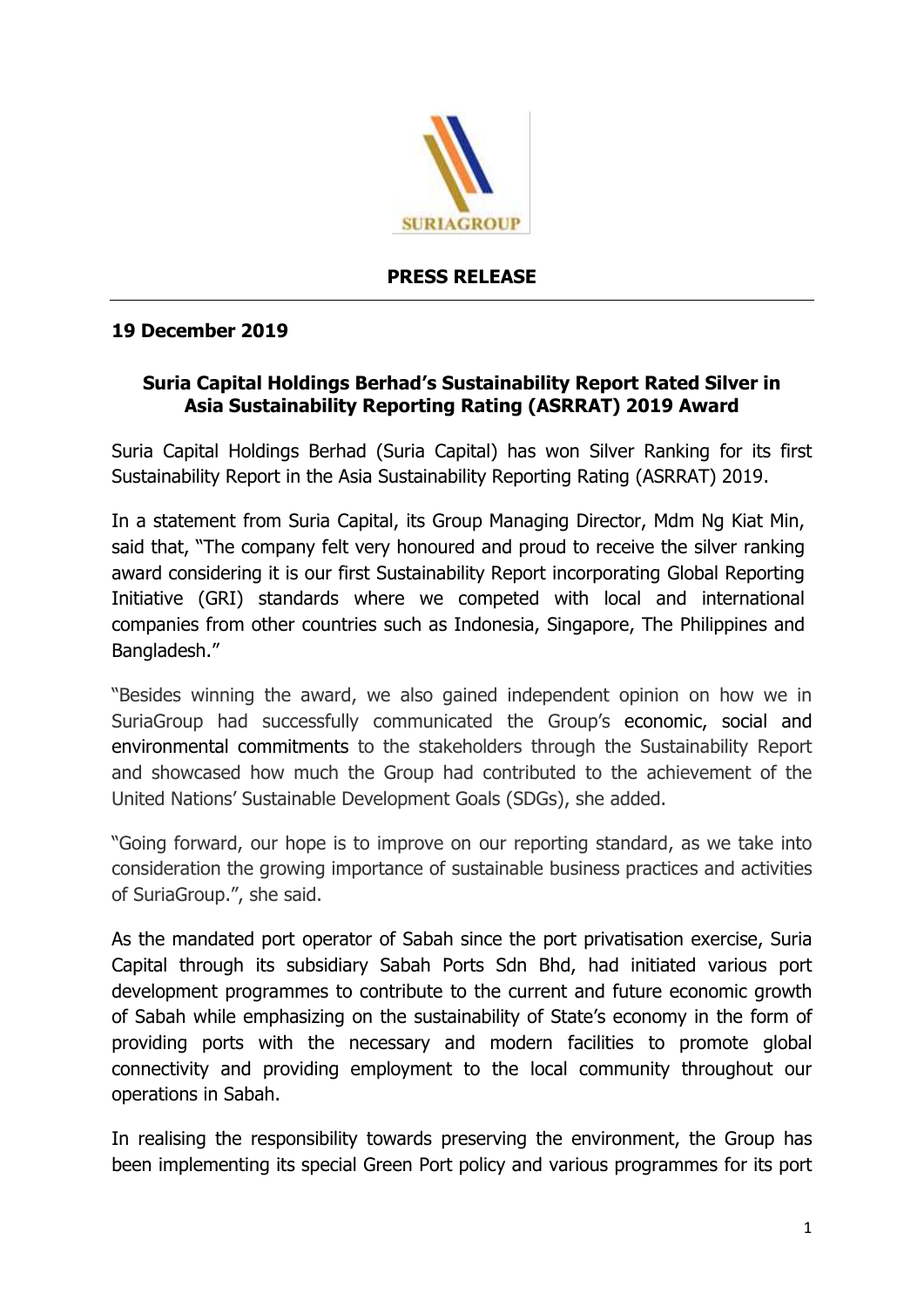operations. The efforts are aimed at reducing the negative impact of port activities to the environment. The policy emphasises on the applications of Green Technology and to manage the usage of energy resources, noise level, waste management and sea-water quality. Since the commissioning of modern port equipment such as e-Rubber-tried gantry (e-RTG), the ports had reduced the release of carbon footprint to the environment quite significantly. For the concerted efforts, Sapangar Bay Container Port won the prestigious Green Port Award System 2019 for Malaysia held in Peru recently.

The Group's property development projects, which preserve the picturesque waterfront and promoted as green development, are poised to elevate the status of Kota Kinabalu port land into a new city growth focus which bodes well with the State's thrust to promote Sabah as an investment destination in the region.

Suria Capital also places special interest in supporting the surrounding community particularly through rural education and social well-being, targeting at underprivileged rural communities in the interior. The company had been involved in community water projects by improving water supply system for rural villagers in remote areas of Sabah.

The Sustainability Reporting has been made compulsory by Bursa Malaysia for public-listed companies.

Suria Capital's Chief Financial Officer, Noorida Baharuddin represented the company to receive the award from Global Reporting Initiative (GRI) ASEAN Hub's Regional Head, Ms Michele Lemmens during the event in Bali, Indonesia recently.

The Asia Sustainability Reporting Rating was initiated by National Center for Sustainability Reporting (NCSR), based in Indonesia to acknowledge and appreciate companies that have made sustainability report and communicate corporate performance through the economics, social and environmental perspectives. The event has been organised since 2005 and the year 2019 marked the 15th year NCSR formalised the acknowledgement and appreciation to companies that have produced a Sustainability Report (SR).

## **-THE END-**

For more information, please contact **Datin Mariam Mahmun Head, Group Corporate Affairs & Communications Tel: 088-257788 Email: mariam@suriaplc.com.my**